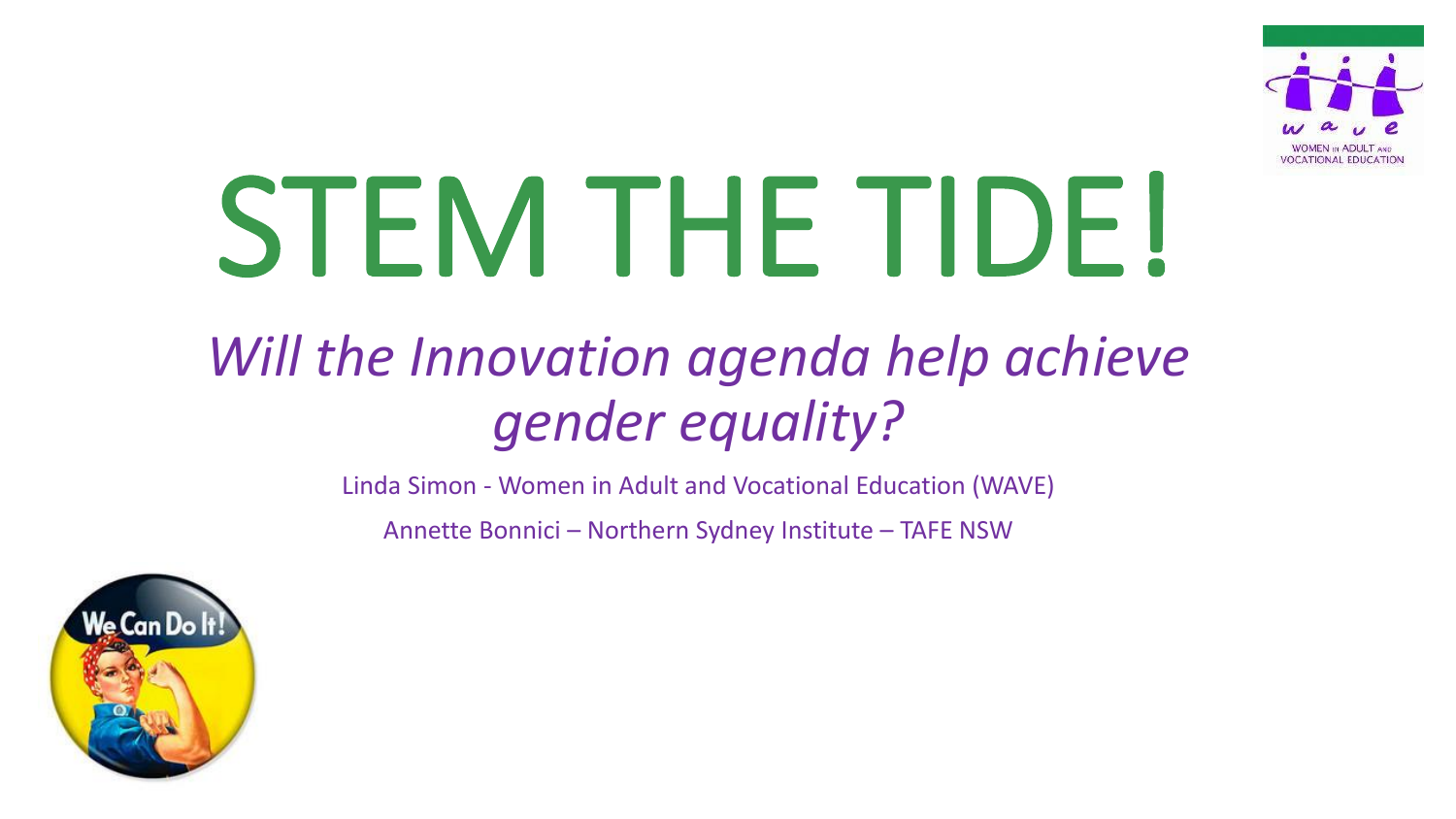

# "Women sidelined from 'STEM' economy" The Australian, March 31st 2016



#### Women sidelined from 'STEM economy'

THE AUSTRALIAN | MARCH 31, 2016 12:05AM



Science, technology, engineering and maths skills have permeated the workforce, with graduates working in anything from mining to wine making, but a new report suggests women are being systematically disenfranchised from the "STEM-powered economy".

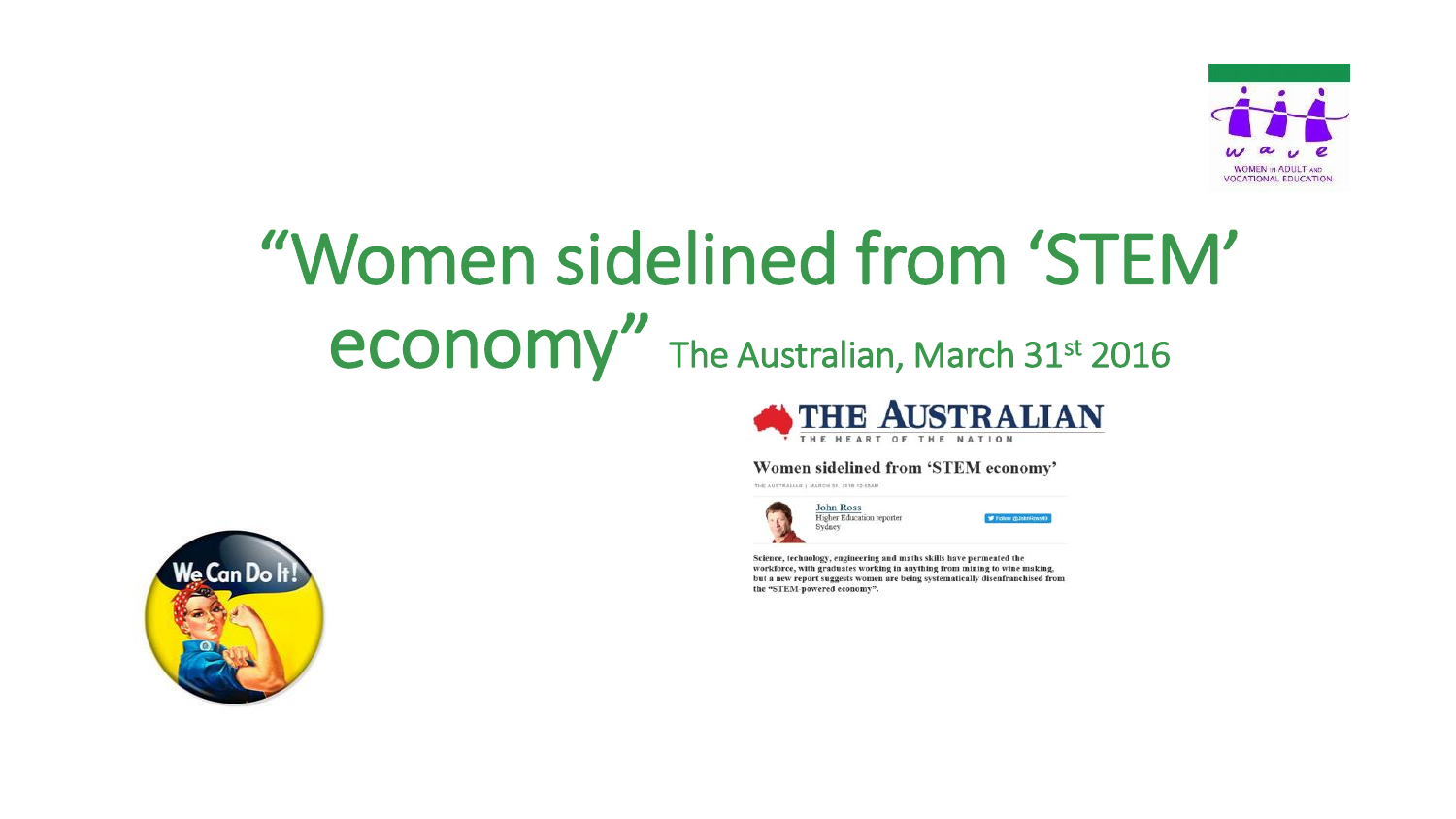

## Australian Government's Innovation agenda (NISA)

- *Culture and capital, collaboration, talent and skills, government as an exemplar*
- *Extra \$12m. to increase uptake of STEM in schools innovative Maths curriculum, computer coding in schools, pathways in technology, summer school girls/disadvantaged*
- *\$13m. over 5 years to support women pursue careers in STEM Expanding Opportunities for Women in STEM and Entrepreneurship initiative – Ast Minister for Science said it is targeted at girls and women in schools, universities, research sector, STEM-based industries*
- *Curious Minds – for girls – 6 month learning and mentoring program – years 8-10*
- *Expansion of Science in Australia Gender Equity (SAGE) pilot*
- *New initiative under Male Champions of Change*



• *Partner with private sector to celebrate female STEM role models*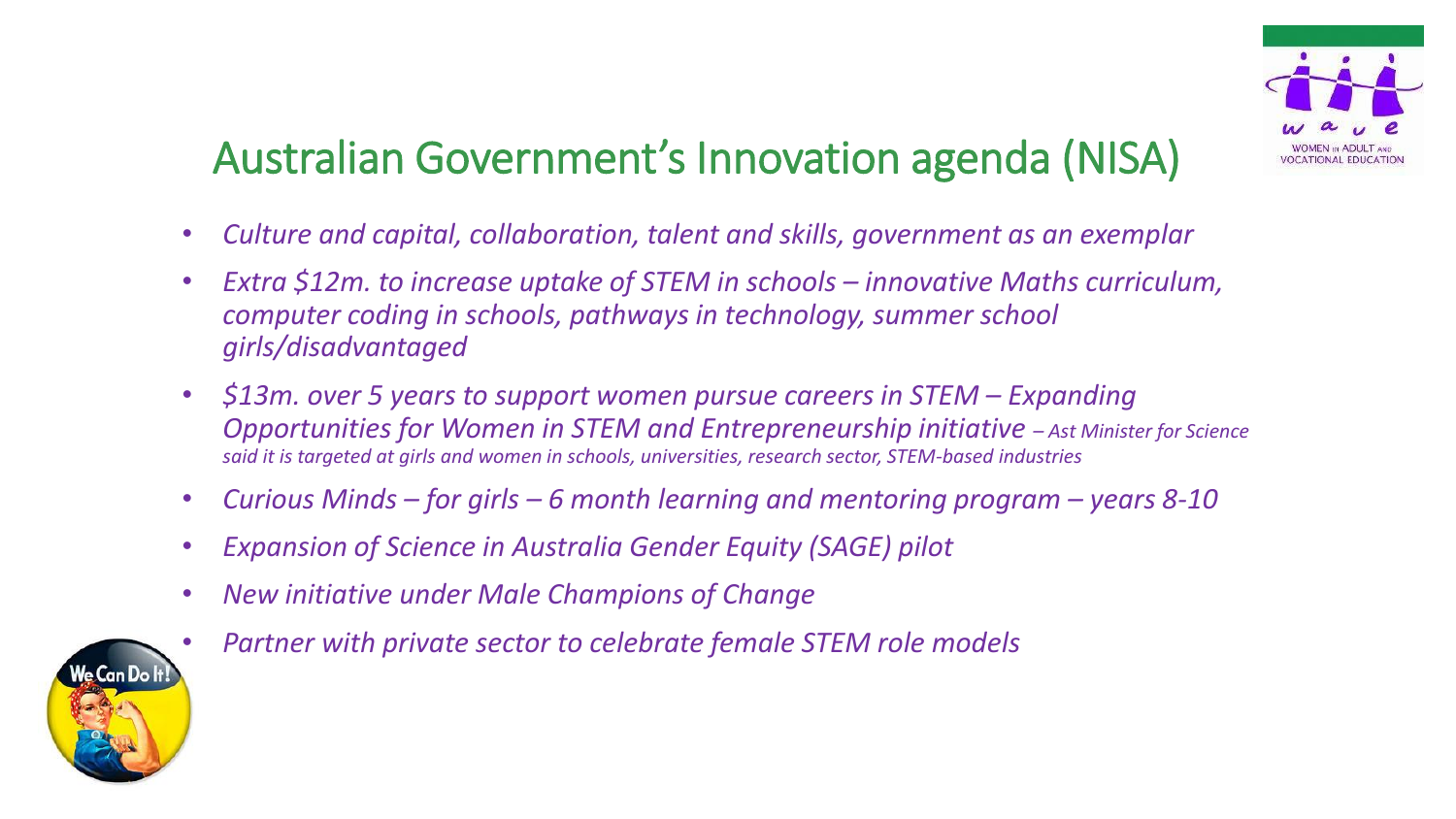#### **TOTAL STEM WORKFORCE**

#### **STEM** workforce





[http://www.chiefscientist.gov.au/wp-content/uploads/Australias-STEM-workforce\\_infographic.pdf](http://www.chiefscientist.gov.au/wp-content/uploads/Australias-STEM-workforce_infographic.pdf)\_Source: Australian Bureau of Statistics, Australian Census of Population and Housing, 2006 and 2011

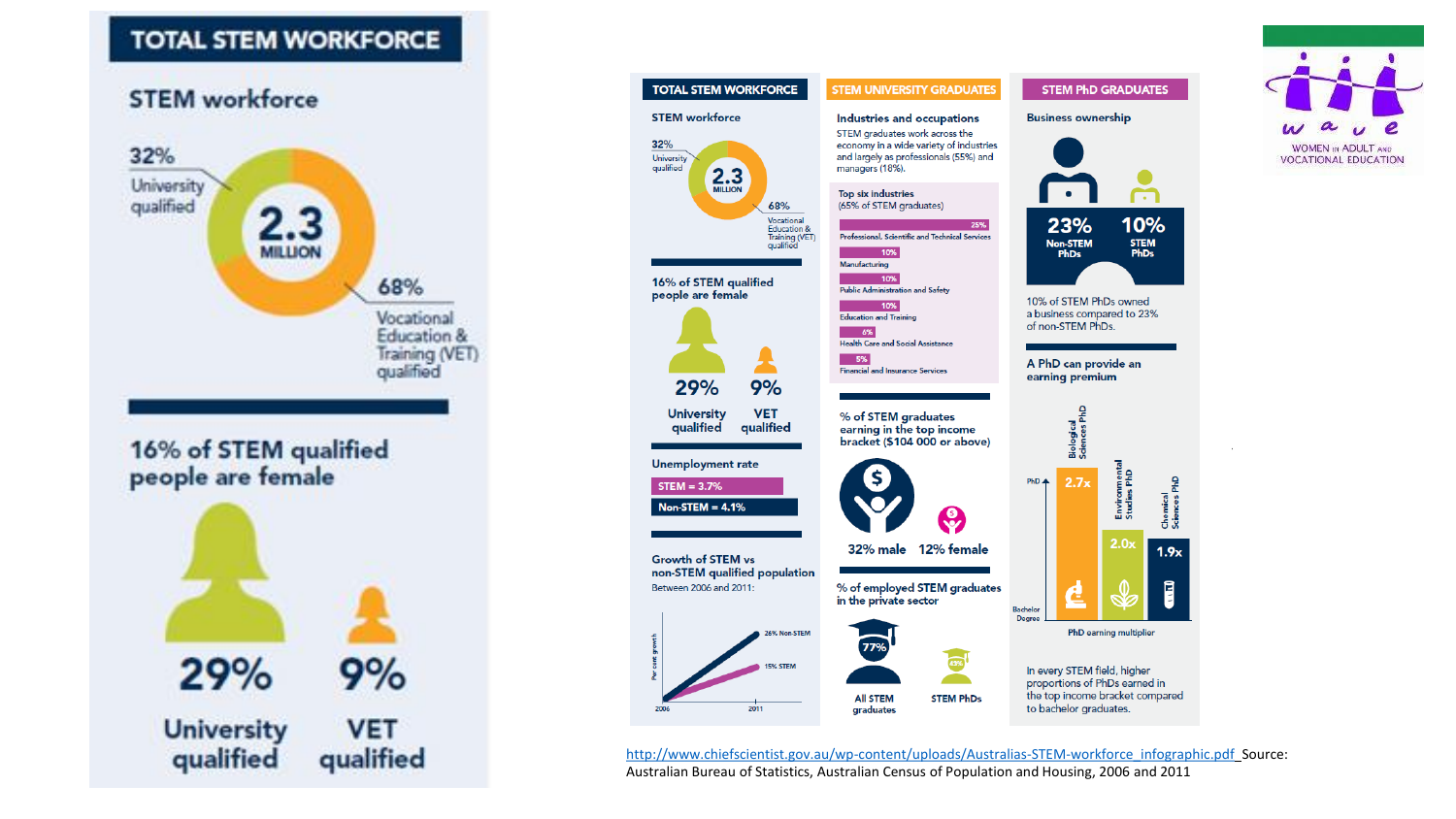#### STEM reports

- *Federal Government – Restoring the focus on STEM in schools initiative (2016)*
- *Office of the Chief Scientist – Science, Technology, Engineering and Mathematics in the National Interest – A Strategic Approach (2013)*
- *Office of the Chief Scientist – STEM-trained and job ready (2015)*
- *AiG – Lifting our Science, technology, Engineering and Maths (STEM) skills (2013)*
- *AiG – Progressing STEM skills in Australia (2015)*
- *Professionals Australia – The Slower Track – Women in the STEM Professions Survey Report (2015)*
- *Australian Mathematical Science Institute – Engaging more women and girls in mathematics and STEM fields (2014)*
- *A Smart Move – PriceWaterhouseCoopers (2015)*
- *Securing Australia's Future – Australian Council of Learned Academies (2013)*
- *Hard hats, robots and lab coats: Broadening the career options of young women – WAVE (2014)*



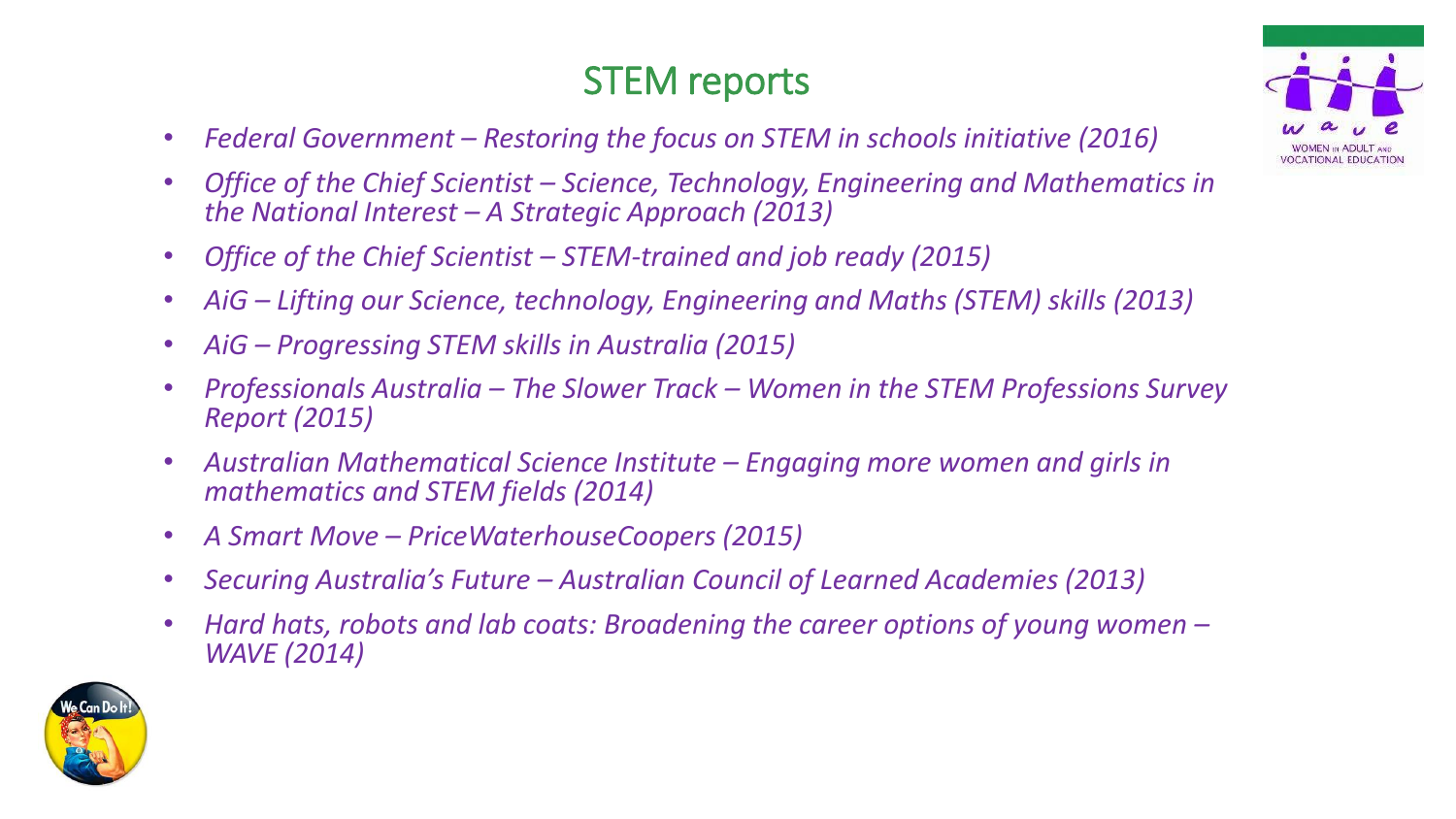

# STEM THE TIDE!

- *44% (or 5.1m) jobs are at risk from digital disruption*
- *Innovation and STEM education are key to future growth*
- *\$57.4bn increase in GDP if we shift just 1% of our workforce into STEM roles (A Smart Move PwC 2015)*
- *75% of fastest growing occupations require STEM skills and knowledge (AiG 2015)*
- *45% of employers expect their workforce requirements for STEMqualified employees to increase 5-10 years*



• *70% employers think STEM staff most innovative (AiG 2015)*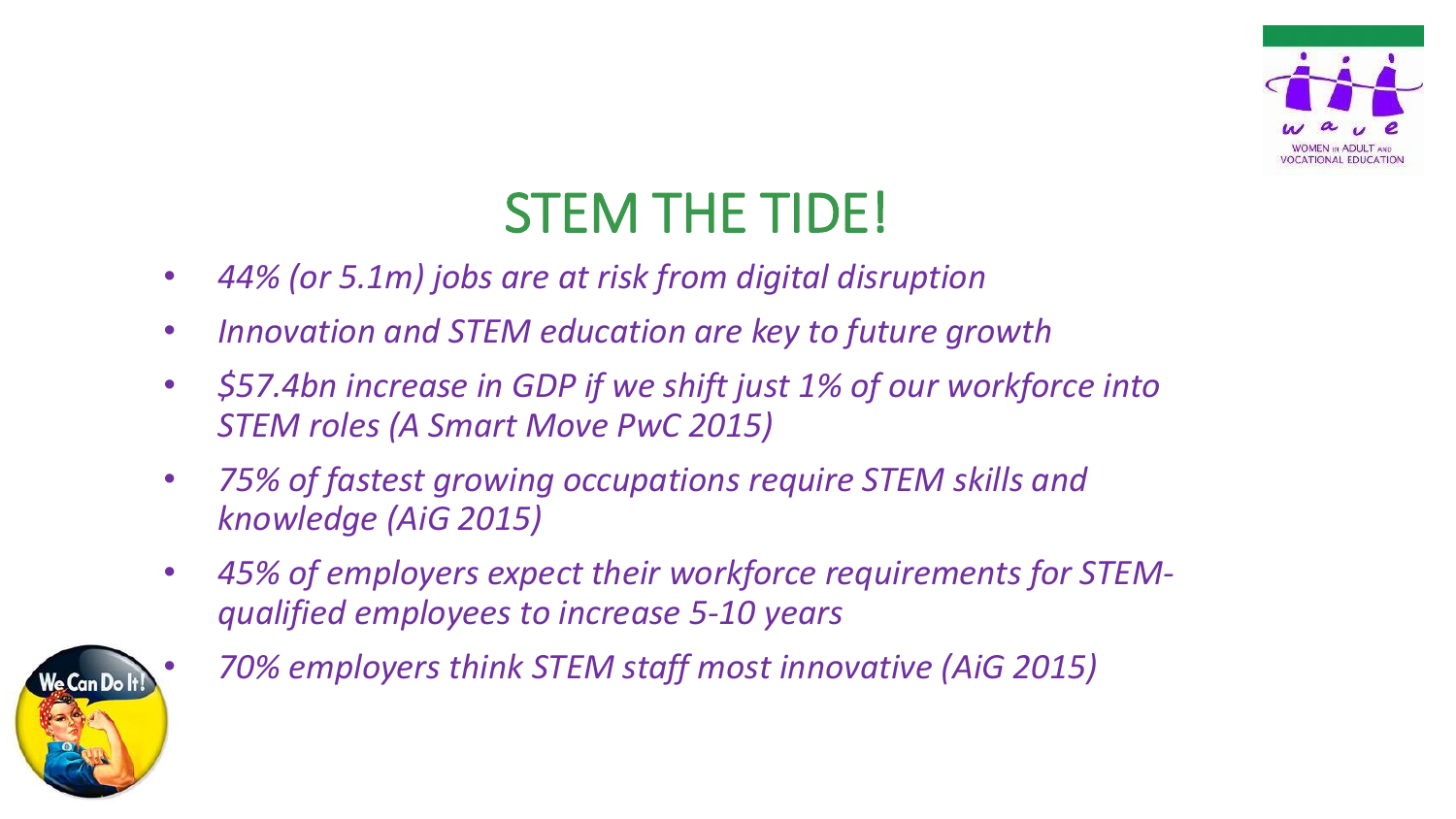

## What do the reports suggest we do!

- *A national strategy – a social compact*
- *Make STEM a focus in education – from school level up*
- *Reform curricula so that it encourages curiosity and reflection*
- *Enduring partnerships between employers and education providers*
- *Funding for skilling and reskilling the workforce*
- *Integrate innovation system with STEM enterprise*
- *Raise the STEM participation of women, disadvantaged and marginalised groups*
- *Increase STEM teaching workforce*
- *Incentives to employers and students in STEM apprenticeships/traineeships*
- *Supportive groups including Girls in Tech and DigiGirlz – International Girls in ICT day – 4 th Thursday in April every year*



• *Steminists*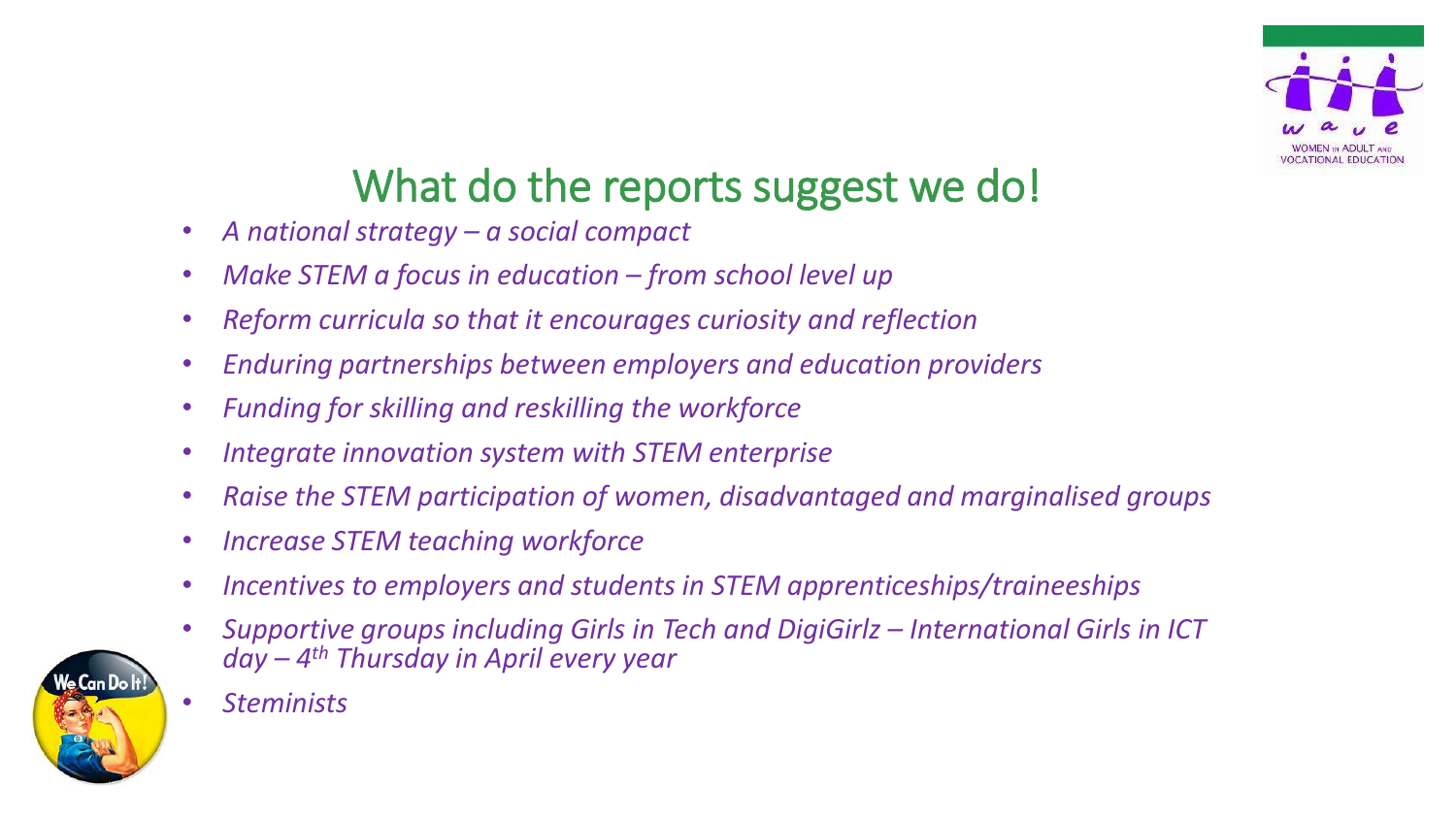

## Women and STEM

- *1987 women were 20% STEM workforce, 22% in 2015 (PA)*
- *Fewer than one third STEM university graduates are female*
- *9% with STEM qualifications in VET sector are women (OCS 2016) Men hold 91% of qualifications, mostly in engineering. While men are relatively well-paid tradesmen or technical workers, women were clerical workers*
- *With VET STEM qualifications, 6.3% women unemployed compared to 3.3% men*
- 33% of girls studying STEM, compared to 76% China, 69% India, 60% Singapore (GiT)
- *37% said lack of interest, 32% difficulty of subject, only 3 in 10 know a female working in STEM (GiT)*
- Participation of girls in STEM at school 45% years 7-8, 31% years 9-10, 20% years 11-*12*
- *Female professionals are deserting science and technology because of macho cultures and inflexible work practices*
- *Passing through STEM career pathways women drop out remarkably more often than men – "leaking pipeline"*

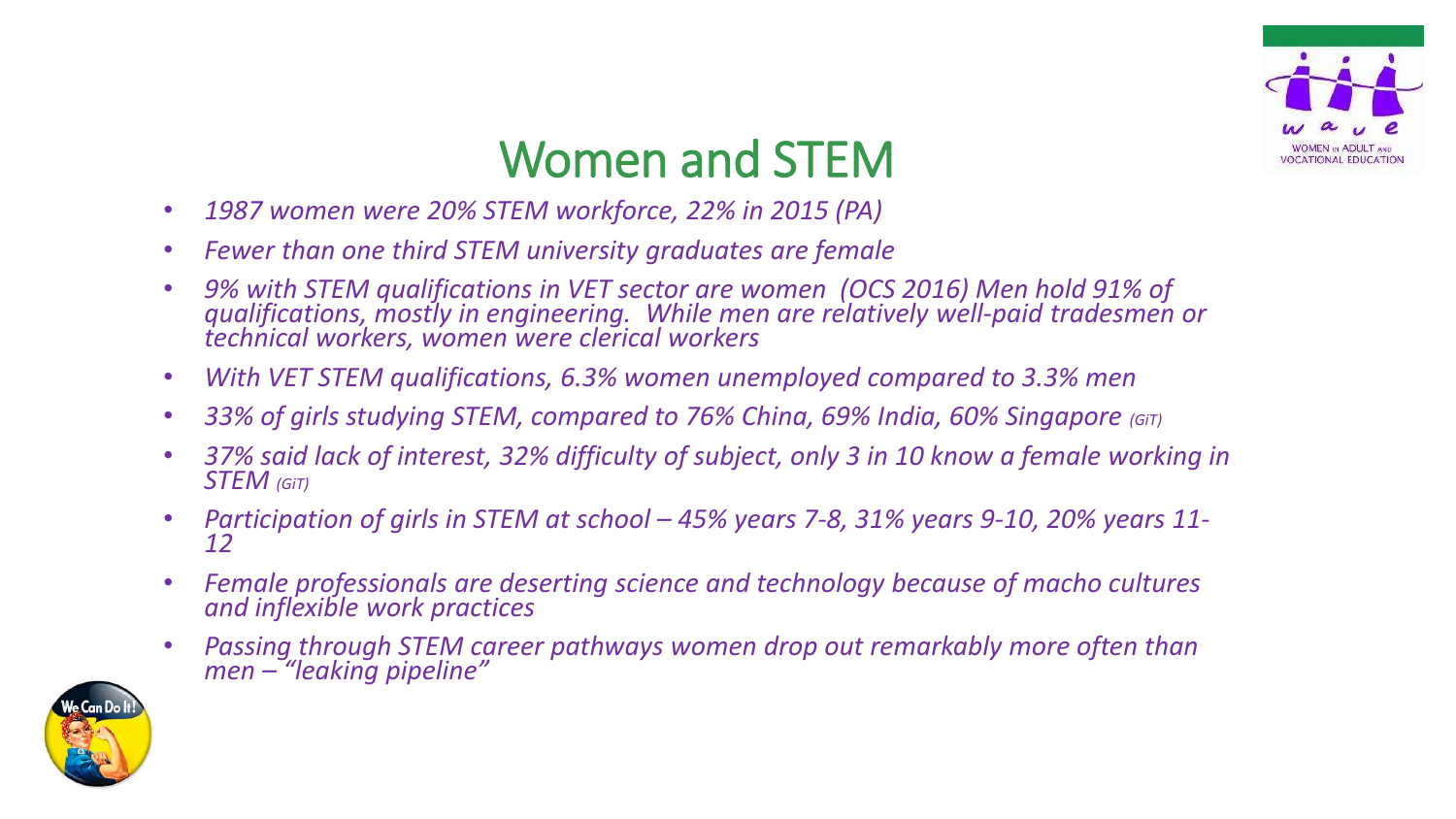

## Women and STEM – What needs to change

- *Pay equity*
- *Discrimination, harassment and bullying*
- *Workplace culture*
- *Part time work arrangements – balance of work and family*
- *Career breaks (PA)*
- *Nature and organisation of STEM fields of study and employment*
- *Stereotypical viewpoints about the nature of STEM careers and what is considered 'women's work'*
- *Negative perceptions of particular career types*
- *Poor direction from parents and teachers*
- *Small pool of role models including teachers*

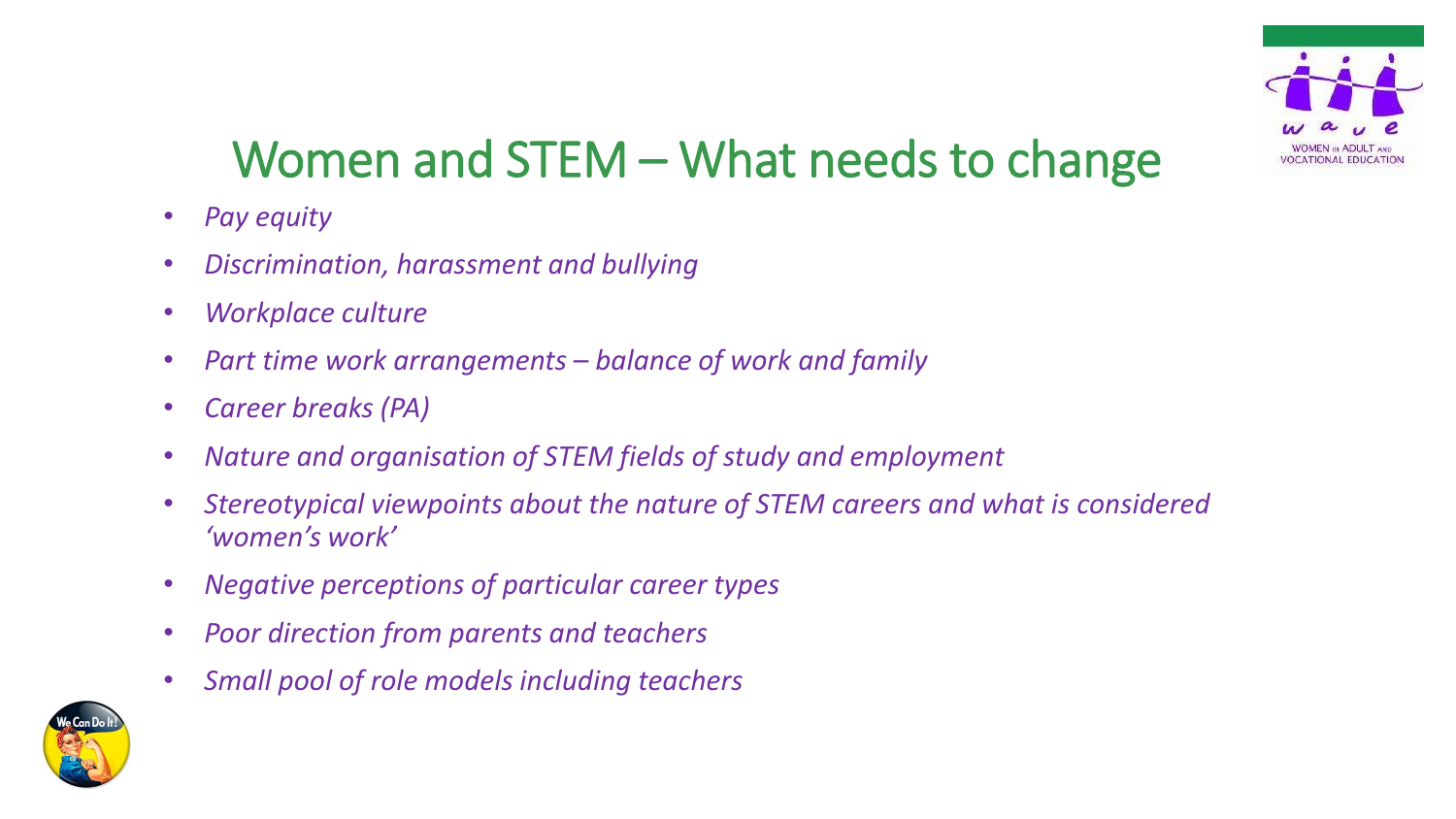

### Is VET there?

- *Report from Office of the Chief Scientist mentions VET in passing only group consulted with a possible VET interest was AiG*
- *29.9% of all VET EFT enrolments in STEM disciplines (ACOLA)*
- *Largest area of STEM skill shortages identified by employers was technicians and trade workers (AiG 2015)*
- *Some states are funding scholarships (NSW) and innovative programs (SA) to support women and girls in VET*
- *Federal funding targeted at schools and universities eg. SAGE not involved with VET*

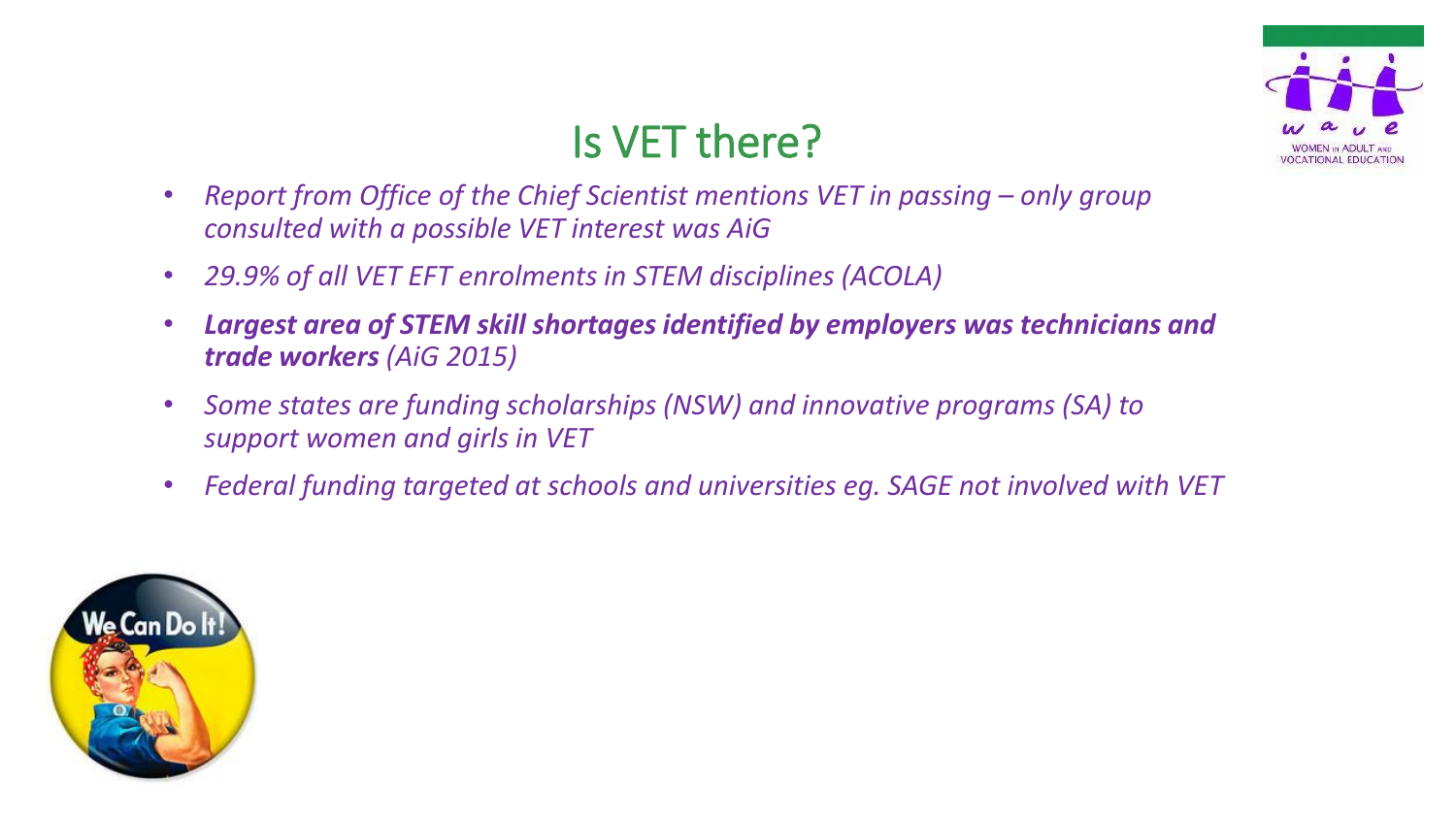#### What did we learn from the interviews? We asked about:



- *Programs they were currently undertaking*
- *Why they thought women and girls were not engaging in STEM related careers*
- *What they thought was the impact of such decisions*
- *Whether their programs were helping to address the problems*
- *How the Australian Government's Innovation agenda was creating effective programs to build these STEM skills*
- *Whether these programs would lead to women and girls choosing from a broader range of jobs*

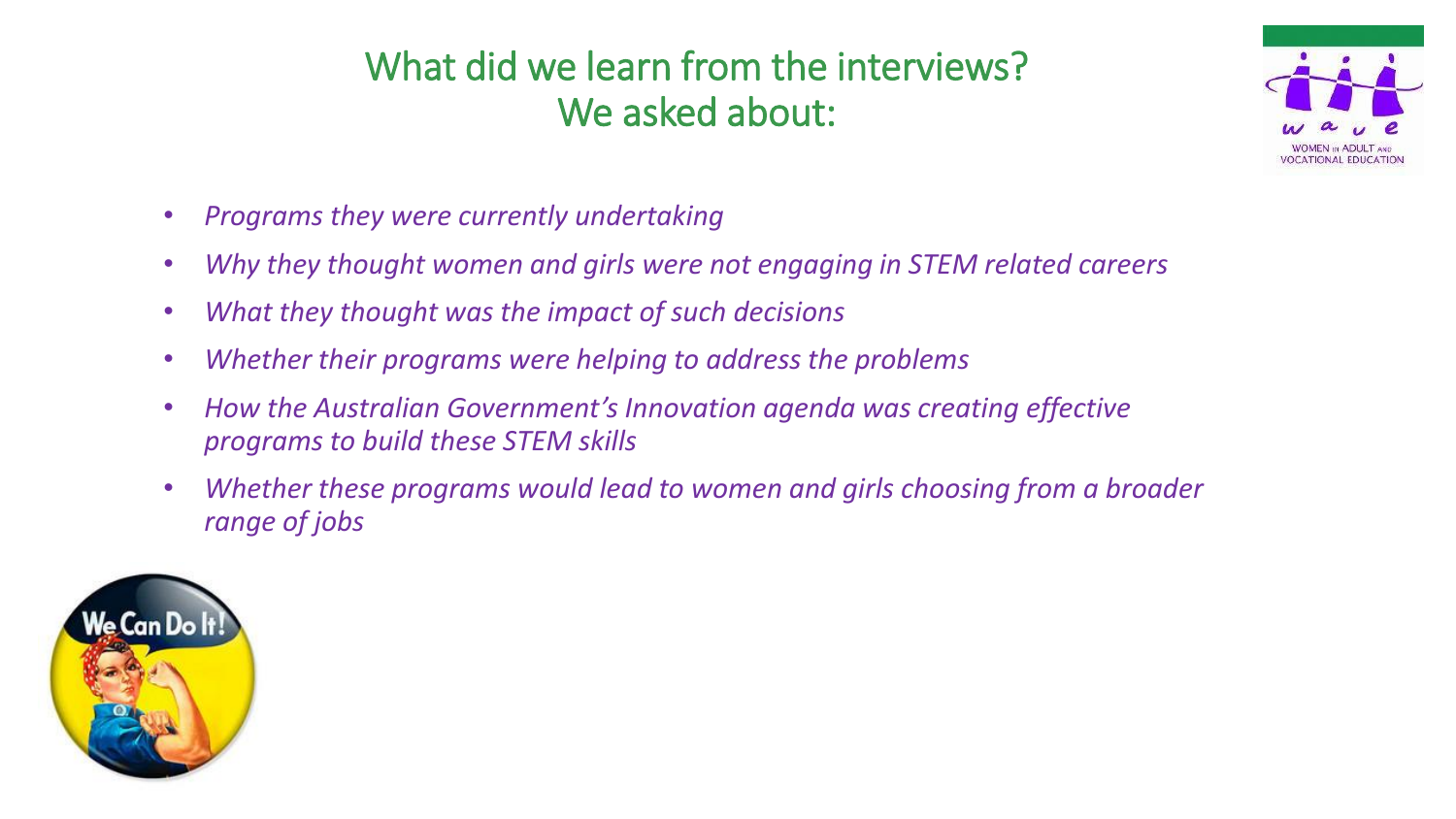# Their views



#### **Current programs:**

- *Outreach program with schools – young undergraduates talking of experiences, work with industry partners including mentoring*
- *I'm putting my hand up for women 25-30 to change the IT conversation – need women to design for women*
- *Jobs of tomorrow scholarships in NSW – for STEM related areas in VET at Diploma level (not specifically for women)*
- *Awards for women and girls in manufacturing – Women in Aviation*
- *A web resource for women interested in STEM – mentoring and support networks, and how to address stereotypes*
- *Funding for programs such as STEM Sista and the Edith Dornwell Scholarships for women - SA*

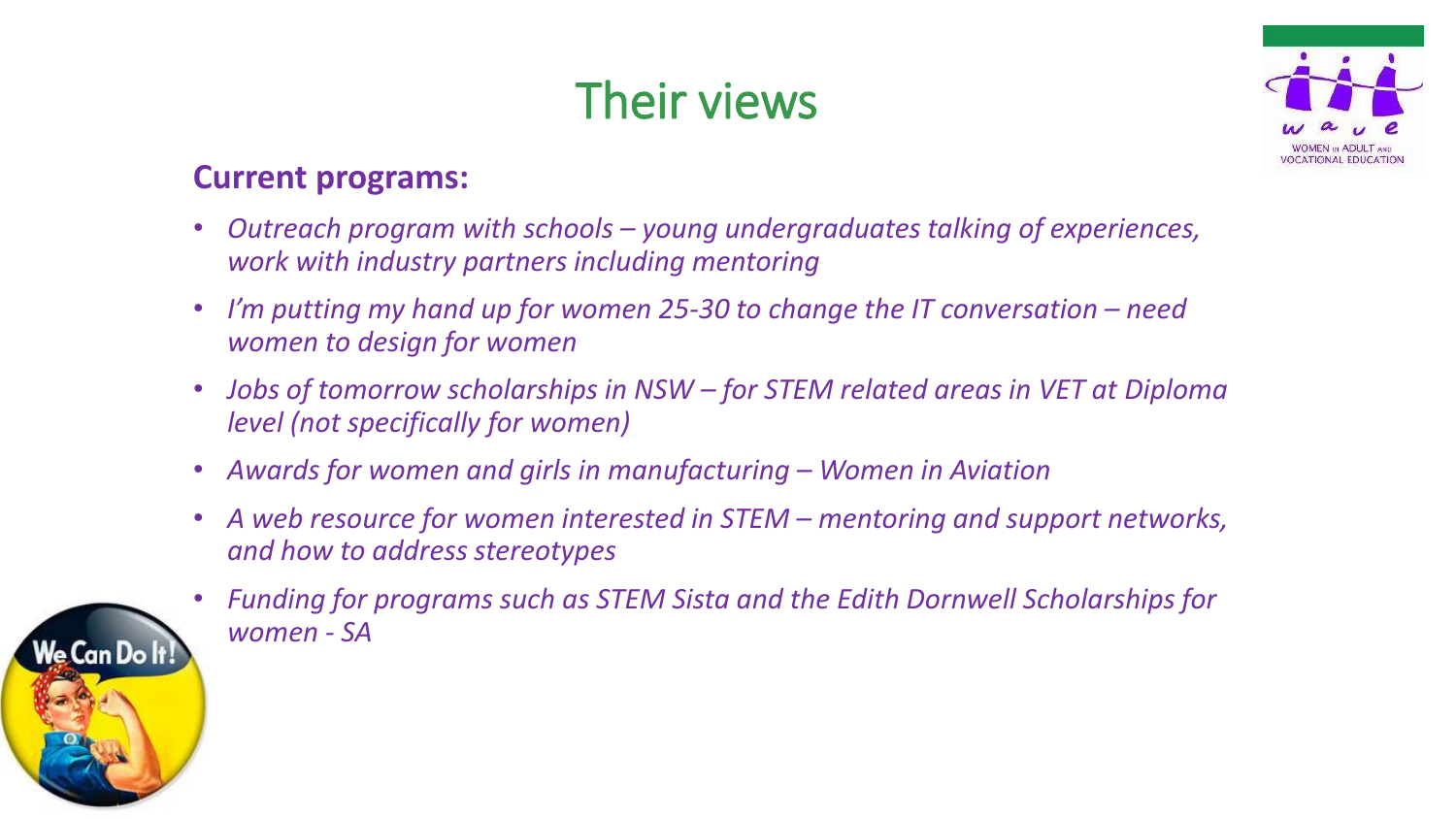

#### Why women and girls are not engaging in STEM

- *Social norms and biases – cultural issues*
- *Messages through schools, media and social media*
- *Lack of friendly workplaces – flexible hours, career development, gender pay gap*
- *Repeating approaches that fail*
- *Peer pressure and family including peers at school – need to challenge girls as to why they can't*
- *Many don't see manufacturing as an environment that is a place for women*
- *Stereotyping – what is considered "women's work"*
- *Lack of public role models – girls can't be what they can't see*
- *Lack of understanding around STEM careers*



6 *Girls are turned off by the time they get to high school – early interventions needed*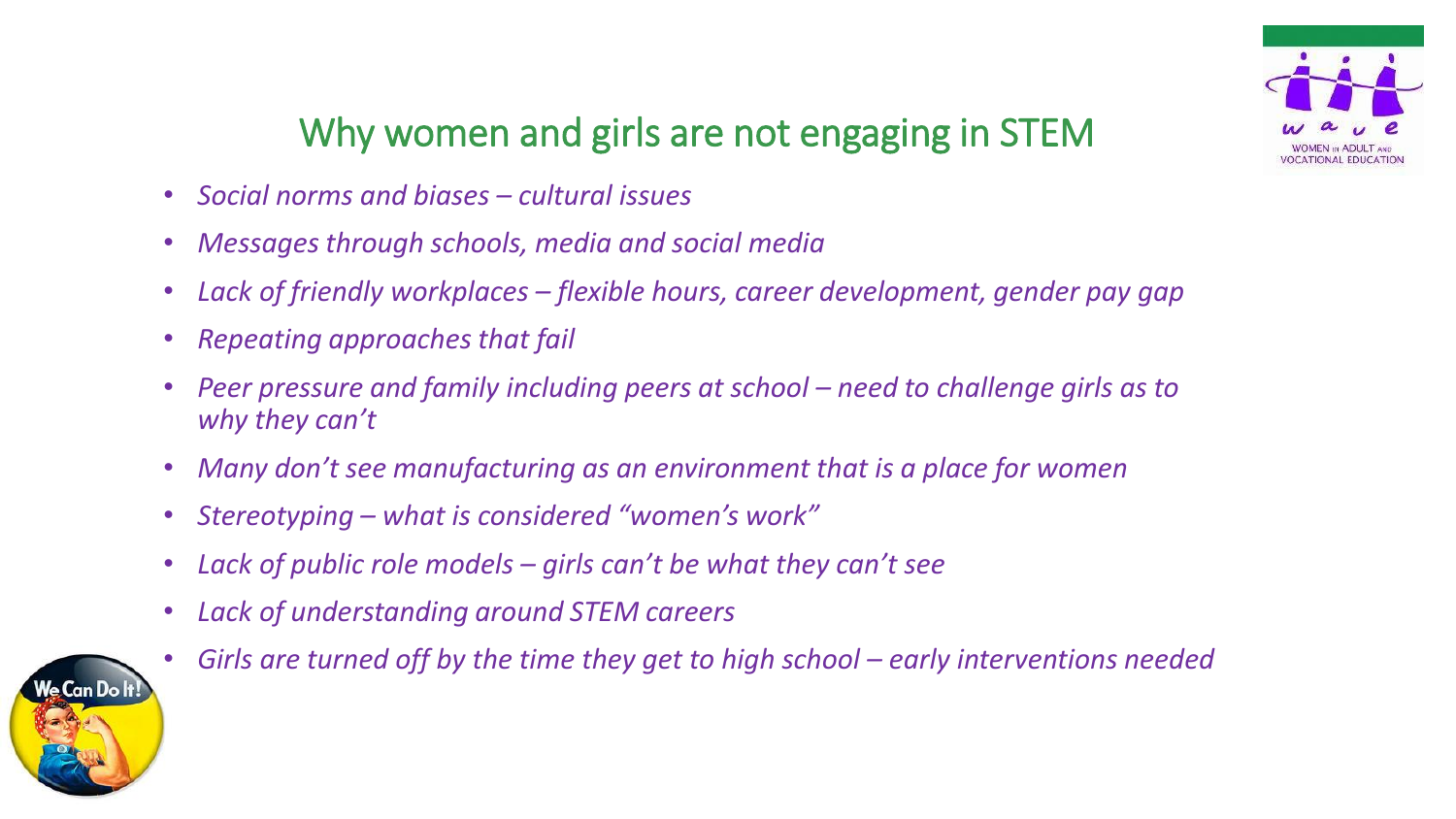#### What might be the impact of women and girls not taking up STEM careers



- *Economic impact – 75% of the fastest growing occupations require STEM skills*
- *Labour market shortages in STEM / un- or under employment of women as jobs are replaced by technology*
- Lack of gender equality better paid jobs in male dominated employment more STEM *without women means greater wage gap*
- *Women entrepreneurs find it more difficult to get finance often in casual jobs need to secure their economic future*

#### Why do we NEED women and girls in STEM

- *The way we design things – more feminine thinking is needed for tools for both sexes – experiences and needs unique to women may be overlooked*
- *Decision making and lives directed by IT – women and girls must be involved*
- *STEM careers give opportunity to engage in most exciting realms of discovery and technological innovation*



- *Research needs diversity – women and girls have a different set of problem solving skills – need to maximise innovation, creativity and competitiveness*
	- *Companies with diverse teams are more successful and improve innovation*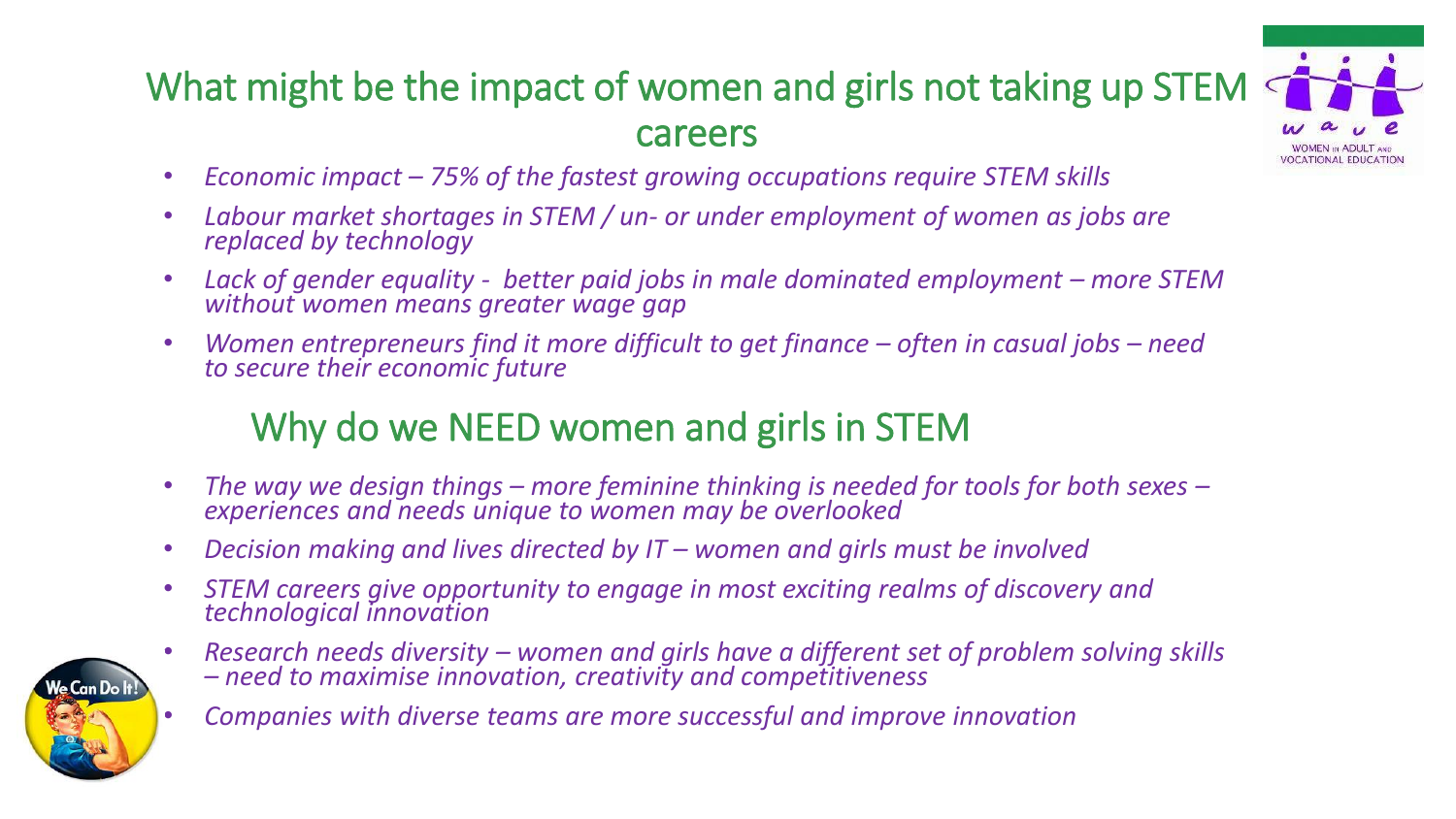

#### Success of current programs

- *Exposing young women to possibilities of STEM careers*
- Actions to change stereotypes of what a scientist or engineer looks like role *models*
- *A STEM specialist teacher in primary schools – SA*
- *Teachers obtaining real world experiences*
- *School-business partnerships*
- *Targeting harder to reach students who may have never pictured themselves in STEM careers*
- *Scholarships help students stay in STEM fields*

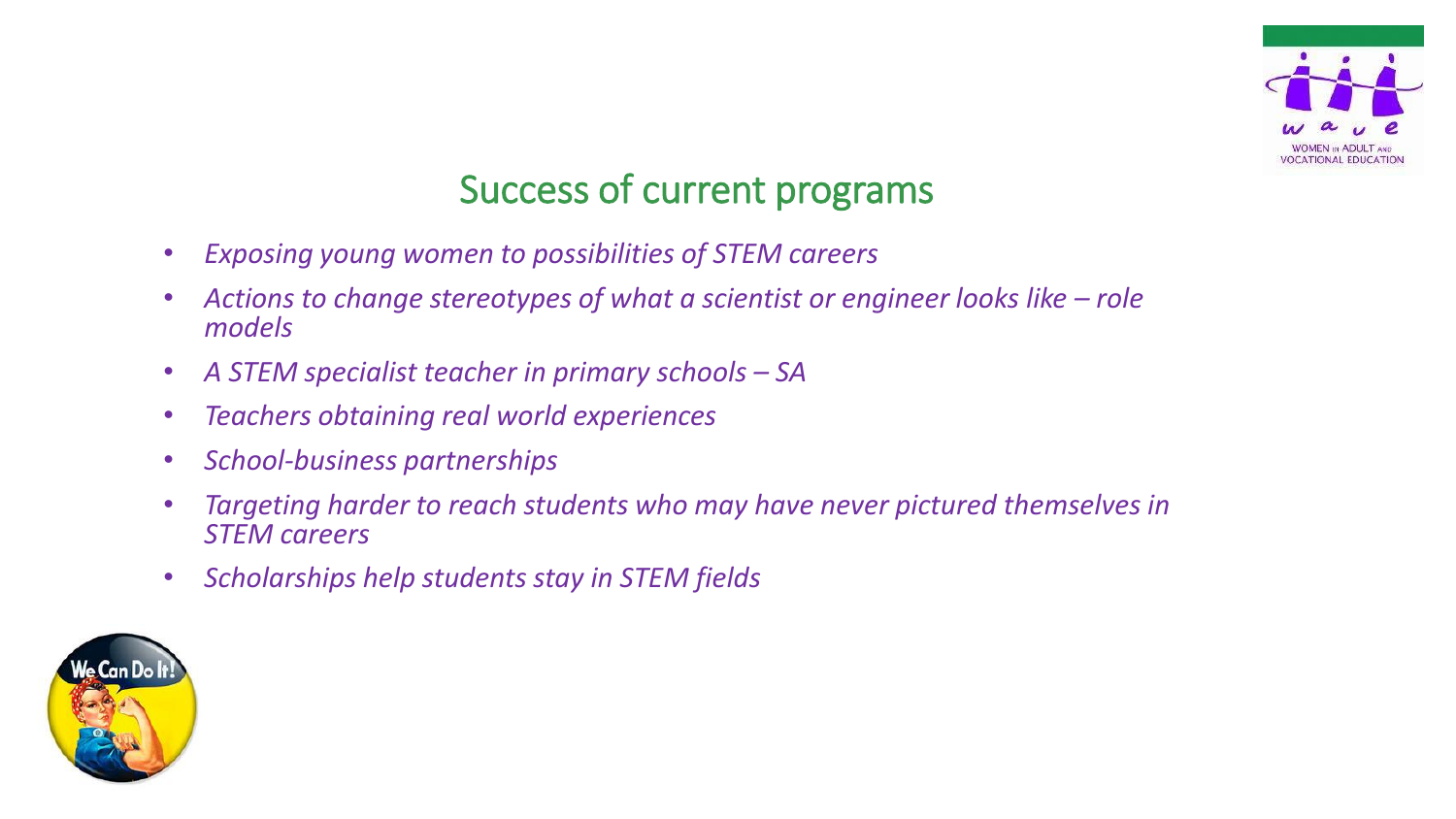

#### Australian Government policies – impact?

- *Effective answers need to be systemic*
- Can provide funding to research girls STEM subject choices low SES schools
- Funding organisations such as Gender Economics for gendered implications their *research around why women were not engaging in the finance industry showed how women looked at the personal and changing life for the better*
- *Increase the scope and reach of programs so that they reach under-represented cohorts*
- *Need to tackle national issues including use of the ATAR and curriculum content*
- *Programs that enable links between industry, parents, the community and teachers*

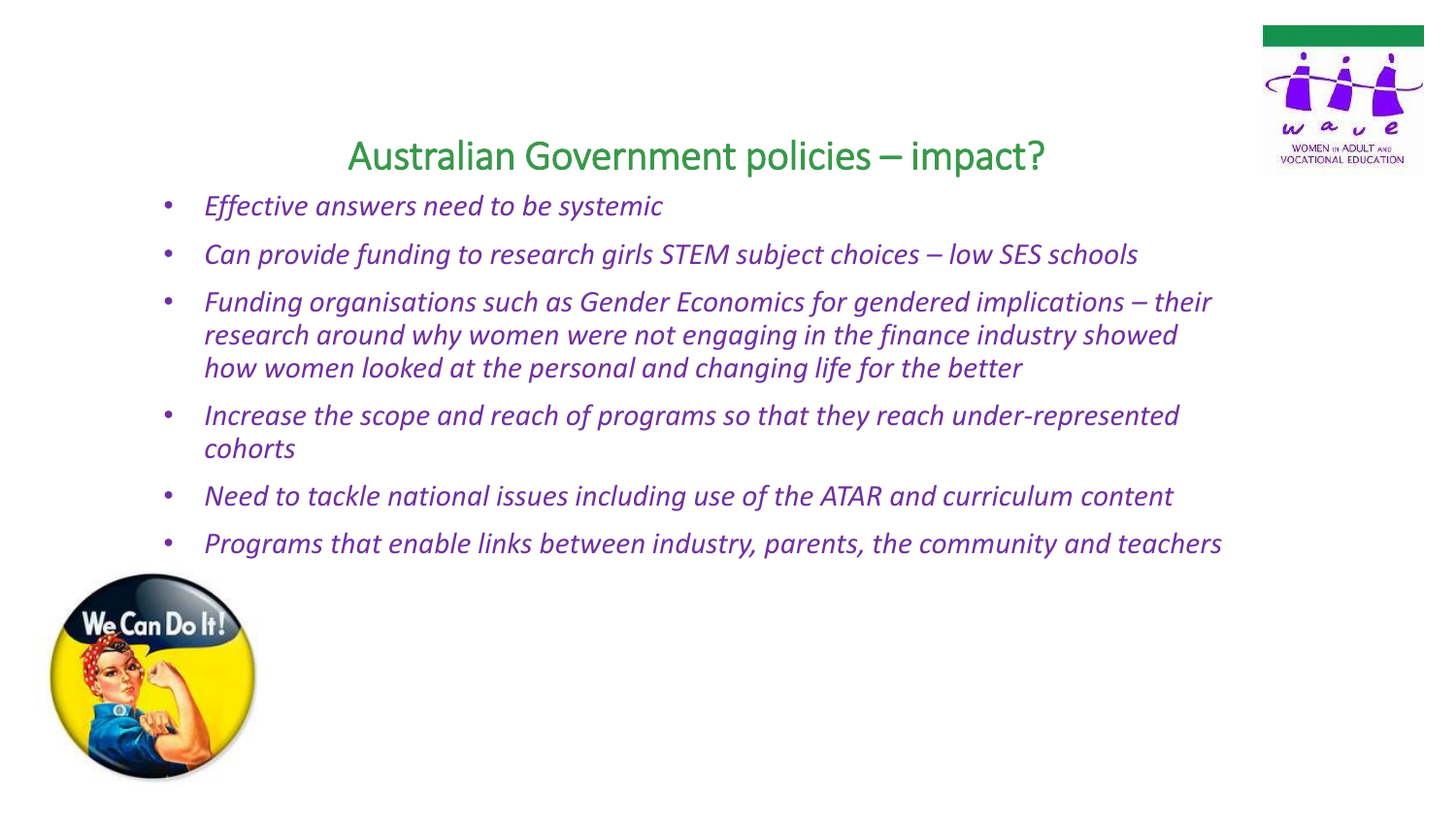

#### Will the programs lead to jobs?

- *Many current jobs are disappearing so many women and girls need a broader skill set*
- *Commodification of jobs in IT makes it difficult – women currently end up in communication side of jobs – pushes their wages down*
- *Men talk a specific language that doesn't encourage women*
- *Need more STEM teachers*
- *Need men to lead change and leave it up to the few female champions*
- *Employers need to be challenged to combat sexism and discrimination*
- *Need to plug the leaks, i.e., reduce female attrition, in the STEM pipeline*
- *More women and girls involved in robotics – last world championships – 30% girls*



• *National programs are often targeting those already interested in STEM careers – the challenge is to influence those who cannot see themselves in a STEM career*